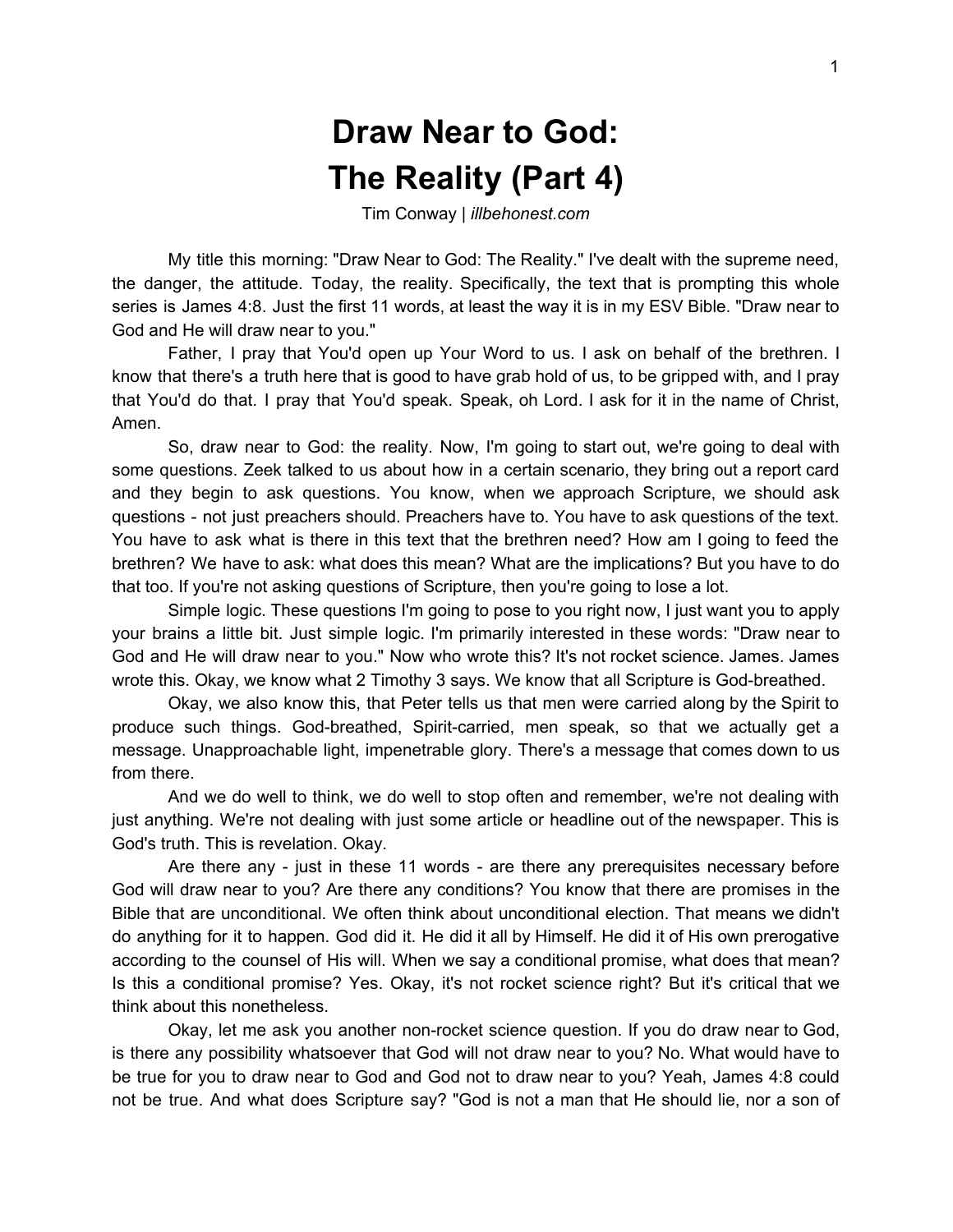man that He might change His mind. Does He not say and will He not do?" Isn't that what Scripture says? He speaks and it will be fulfilled. That's how Scripture speaks to us. God is saying this to you. You draw near to Me. I will draw near to You.

Okay, let's go a little further here. Another question. I know this is similar, but let's just ask it a different way. Who must initiate this sequence of events? Us. You. You know what? You've got to love Spurgeon. You get a text like 1 Timothy 2:4. Some of you know what that is. It's God desiring that all men be saved and come to a knowledge of the truth. You know you read Spurgeon, you read these evangelistic Calvinists, and they like to take it at face value. Spurgeon really knocks John Gill - the old hyper-Calvinistic Particular Baptist. He knocks Gill because he says Gill basically undoes it. He said if you listen to Gill, you would think that the text says God does not desire, God does not will that all men be saved and come to a knowledge of the truth. It's like Gill just undoes it and makes it sound like it's saying the opposite.

Okay, so you know what? You take a guy like Gill. Maybe some of you don't know who he is. I used to have his works and I know who he is. Listen to what he says about this verse - James 4:8. You can almost anticipate what he says. He says, "Now this is not to be understood as if men could first draw nigh to God." It's like okay, look, I understand the doctrine of total depravity, but you know one of the problems with the hyper-Calvinists is he always wants to go to his Calvinistic doctrine to undo what Scripture actually says.

Brethren, why would Gill emphasize that? Why say that? When James is saying the exact opposite? Why do that? Why not emphasize what James emphasizes? Perhaps James is not a very good Calvinist. I fear that some because of their theology of impotence, they basically let precious, precious promises go. They barely impact them. Why? Because they read over them and their theological mind is always: Oh, you know what that doesn't mean? And so you spend all this time on what it doesn't mean, and then you're happy that you've declared what it doesn't mean and then you go on your way. That's not why Scripture was given to us. It was given to us so that we understand what it does mean.

What is it saying? Brethren, listen to it. "Draw near to God and He will draw near to you." If I desire the favor of God, I need to draw near. If I desire the presence of God, I need to draw near. You have no right to hope for God showing up while you prefer to remain at a distance. That's not the case - not by this verse. Not at all.

James, how... let's talk to James for a second. James, how could you possibly do this? How could you begin with a statement that begins with me. How could you do that? James, don't you know God has to initiate? James, don't you know that what Paul says over in Romans 3 that no one understands...? James, don't you know that?

Brethren, how badly we need to take Scripture at face value. You know what James does. He does precisely what the Lord Jesus Christ does. What's that? He appeals to our free will. You say [gasp]! Let him who is thirsty come. Take the water of life without price. What's He doing? He's appealing to our free thirst. Scripture appeals to our responsibility. It appeals to our logic. It appeals to our understanding. It appeals to our desires. It appeals to our "want-to," doesn't it? "Come unto Me, all you that labor and are heavy laden, and I will give you rest." This is how Scripture speaks to us. Brethren, what I want to do is not undo what James is saying. I want to emphasize what James is saying. James is saying something.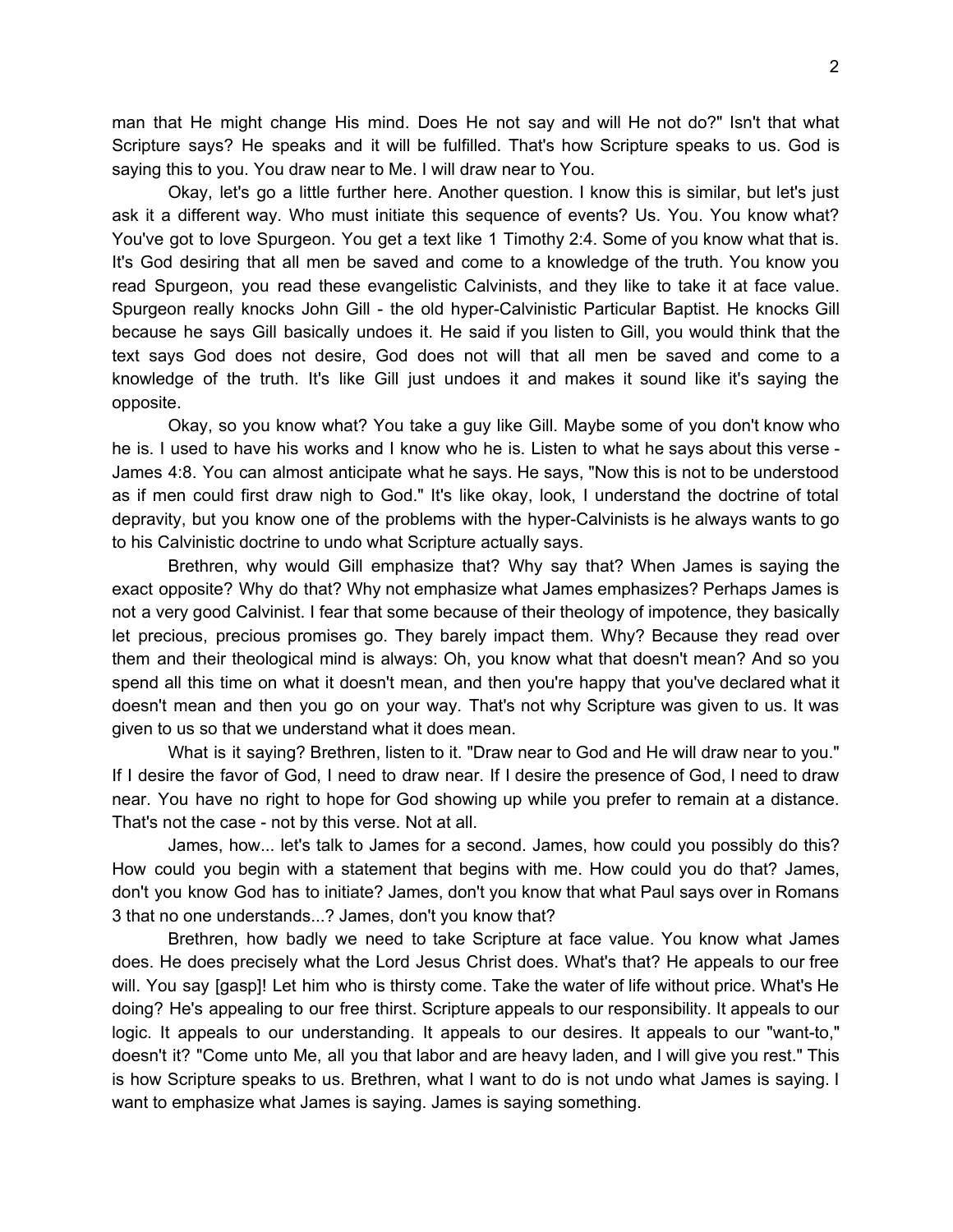Now here's the thing, here's my next question to you. Do you believe in the possibility of this? Is this possible? If you believe in it, how do we obtain it? If it's possible, how do we obtain this? This visitation of God. God drawing near. How do we obtain that? This is a very practical matter. And I would just emphasize that point right there. If there's a possibility of this, how do we obtain it? Well, I would say one of the ways that we obtain it is we double back on the possibility. In other words, we've got to believe in the possibility of this.

This may be one of the greatest difficulties that we're actually confronted with. Who? I'm talking about people that we care about theology. We care what this book says. We seek to study it diligently, meticulously. People seemingly come to a place where they don't believe in the possibility, and especially in the more theological circles. Why? Because you know what happens? We become very accustomed to the purely objective. You know what an object is. An object is that that's not me. It's that object over there. That's what objective is. Subject? I'm the subject. Subjective has to do with me.

But you see what happens is we can basically size up Christianity to where it's like this: I study my Bible. Okay, maybe I'm going to read John this week. And so I read about somebody who lived a long time ago, events that happened. How am I supposed to live my life? Do I just live my life on the memory of that which I covered in devotions? You see, sometimes we just boil it down to that. Well, I read this. Or wait, should I expect God to come in and deal with me in subjective fashion by my reading of this? And by my contemplating Christ walking this earth 2,000 years ago? You see, there's a difference. One is very objective where it's just like: Yes, I'm going to study the doctrine and then I'll ponder that doctrine once in a while. And I'm not saying we shouldn't meditate on that. But is that all there is? See, the object is outside of ourselves. We can get to where it's all external. I'm okay as long as it's cerebral in nature, but that's as far as I need to go. It's got to be that objective truth, that objective theology, that doctrine that's outside of me.

Subjective can be scary. You see people having subjective experiences, and I know - I've been there! Have you been there? We used to have a guy that was visiting the church and he'd love to come up and tell us about his dreams. And you know, it starts making you pretty uncomfortable because you're recognizing you don't think this guy has any dreams coming from God. You're thinking they're coming from somewhere else. And you know you get this. You get the guy that comes up to you and says, "God told me..." Yeah. All of a sudden, you're on the backs of your heels.

I remember one time when I went to Calvary Bible Church up in Kalamazoo, Michigan. And there was a singles' group. I got involved there as a young Christian. They got me doing certain things. They took me to my first Christian concert. I remember one of the girls from the singles' group was sitting next to me. Her name was Hope. And the guy's singing. He's up there on a stool and he's playing his guitar. And there's a guy - everybody's standing - there's a guy either a row up or two rows up. I don't remember how far he was. But he is there and you know he's like this. He's got that very spiritual thing on his face. Hope says, "Look how godly that guy is." I said, "Hope, you can't know that guy is godly!" See, we become suspect... But listen, I hope you do know what it is to have God so come upon you in some fashion to so fill you with joy and adoration that you've raised your hands and that you've felt indescribable glory.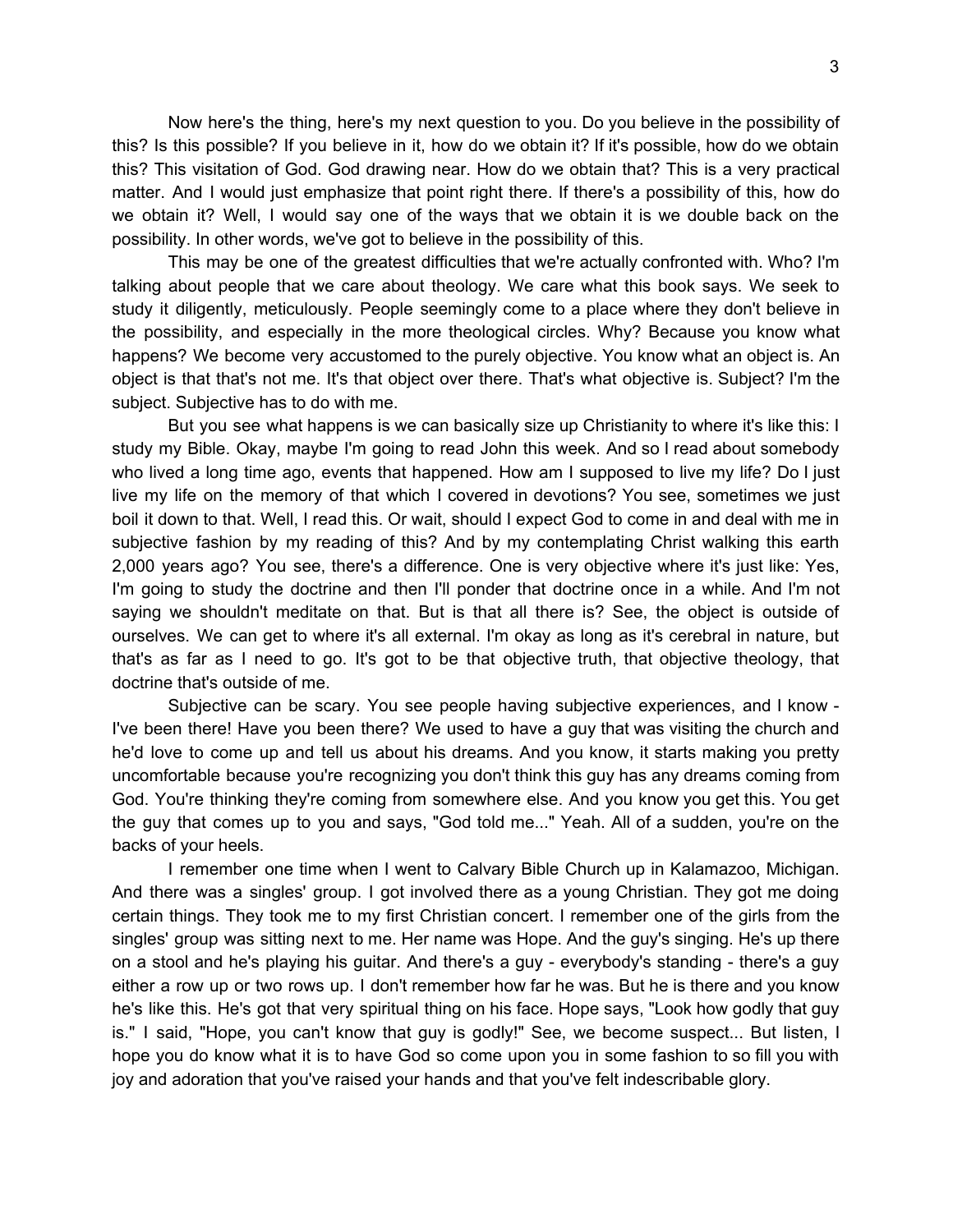Brethren, the reality is that there is reality to this. But we can become afraid. You know what happens. We're afraid. We're afraid. We get afraid of those groups because you come around those groups. All you have to do is I remember years ago, you watch those videos on the crazies out there - the Kenneth Copeland's and all the crazy things that are happening and people that are laughing and they're all hysterical and that Toronto thing. You come across all that stuff. Movements. And they seem to emphasize these experiences. And they express it in outward emotion. Ooh, they speak of these personal encounters of God. (incomplete thought) Especially when there's false doctrine mixed with it. It makes us very suspect. We're afraid. We're afraid. We're afraid of the supernatural. We're afraid of the mystical. We're afraid of feelings and impressions. They become suspect to us. People that talk about hearing from the Lord.

And you know this is true. And you know how you can know this is true? You can test yourself by Scripture. If somebody came to you and they said last week I had a baptism of the Holy Spirit. See, you'd look at that and probably most of you would say what? Twist your face. Raise your eyebrows. And yet, that's biblical language. You see, if people come around even talking biblical language like being filled with the Spirit we get all nervous.

Do you even believe in the possibility of God visiting you? All that that could mean that God draws near to you? I know there are circles where everything is crazy emotion. I know that there's two extremes here. But Christianity is not just for the intellect.

I mean, listen, the Apostle there in Romans 14. "The kingdom of God is not eating and drinking." What is it? Righteousness, peace, and joy in the Holy Spirit. That's subjective. Joy unspeakable and full of glory. That kind of stuff is subjective. That's experiential. Brethren, to have joy where you can't even put it in words, it's so full of glory... that's how Scripture speaks.

Now you need to be careful here. We all need to be careful. Christianity is about the intellect, but it's more. It brings in the sensibilities. It brings in experience. Absolutely it does that. And listen, what does Scripture say when Jesus went to His own hometown in Nazareth? He did not do many mighty works there. Why? Their unbelief. Be careful, brethren. Be careful. The last thing we want to do is limit James 4:8 because of our unbelief. Don't quench the Spirit of God by putting your own carnal human limitations on what this can mean, on the possibilities that exist in this language. What does it mean to have God visit you? To have God come? To have God arise? To have God drop down from above? To have God draw near? Don't limit the possibilities here. We've got to be open to these possibilities. May God's Spirit sweep the unbelief right away.

Is our walk with God simply to be one of objective truth? Truth, yes. Objective truth, yes, but does it stop there? Is that it? Is that all there is? Brethren, what you find is this objective truth is meant to reach out and grab a man or grab a woman. Why? Because we've got truth about a God who is personal, who is alive, who is real, who does not remain outside of us - a God who says He comes in. He indwells us. This is subjective. He dwells with His people. He visits His people. He surrounds His people. He communes with His people. He blesses His people. He interacts with His people. That's what we find in Scripture.

Brethren, just think about the subjectiveness of this verse. I love this verse. If this isn't one that jumps out of Scripture at you, I hope it will from now on. There's a psalm and it is Psalm 86. And it says this in v. 17: "Show me a sign of Your favor." Oh, I love that! The old King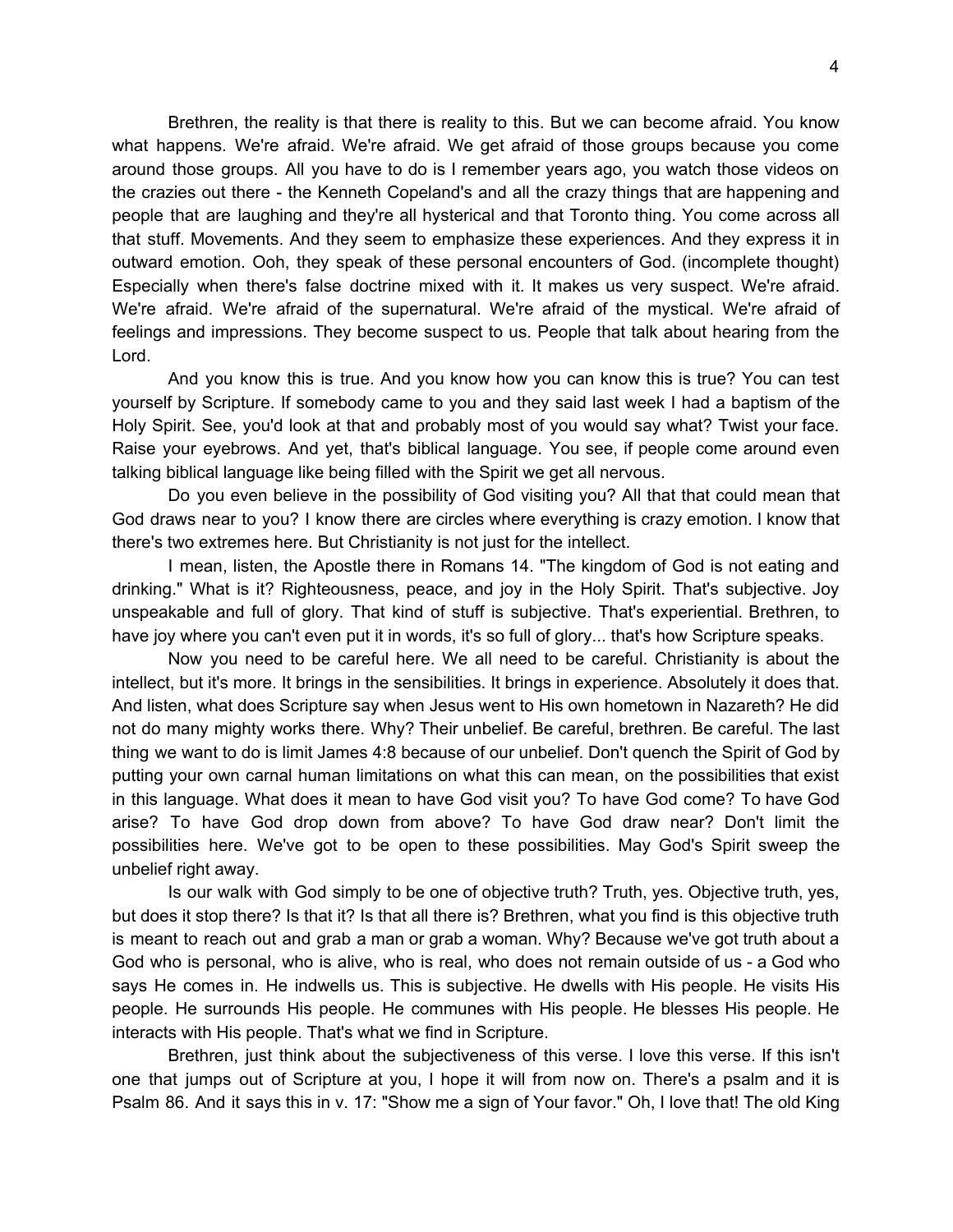James says, "Show me a token for good." Do you recognize what that's saying? It's saying: God, please, show me a sign that I'm an object of Your favor. Lord, show me a token subjectively. Do things for me that show that I am indeed one that Your Son died for. Lord, please, do that. Do that for me in a subjective sense which will be an evidence that I'm an object of Your love. This is subjective Christianity. Do for me. Answer me. Prove that You are real in my life. Near me. Have bought me with the blood of Your Son. Let there be such a manifest arising of God so that people that are watching me and watching my life, they may see it and be convinced there is a God in Israel, but be convinced of more. May they be convinced that God is my God. Don't you want that? Lord, visit! Come! Show some sign of favor. Show it, Lord. Give evidence that You are my God.

You read through the Psalms. The psalmist says all sorts of things like: You've put more joy in my heart than they have when their wine and their grain abound. Joy. You've put that joy in there. Or you think, the psalmist also says: God, let Your face shine upon us. That's another way to say God's drawing near. His face shines. Again, don't limit what that terminology means. Or the psalmist says in another place: Revive us again. You know that Scripture talks about refreshing. What a nice word! Refresh. Revive. Visit.

We have to get rid of wrong ideas about God's drawing near. And I want to talk right now, I want to hit on some of these wrong ideas that Christians often have. Here's one. Basically that we today as Christians are at a disadvantage. See, you can think that. You can have a tendency to think: Oh, well, I read in the four Gospels. I can see John laying there beside Christ. Wow, what nearness... I wish I had that. You see, you can feel like I'm at a disadvantage here. You can feel that way. You can feel: Oh, man, we're unfortunate to live in the 21st century. Or you can look at the book of Acts. See, you look at what it was like when Jesus walked the earth. Or you can look at the book of Acts when the Spirit of God was first given in the days of Pentecost, and you could say, oh, I wish I lived then. But you see, a text like James 4:8 says you're at no disadvantage today. And sometimes we can feel - and I have felt this and I have to acknowledge - I wish I walked with Christ. I wish I was there on the Day of Pentecost. I could wish that. I could wish that I could have sat and heard Spurgeon preach or Wesley preach or Whitefield preach. You know, we can think that way. Oh, if only I'd have lived during the First Great Awakening.

But now listen, we have to get rid of those notions that we're at any disadvantage because Jesus said - first off, He said this, "It is to your advantage that I go away because if I don't go away, the Spirit's not coming." It is to your advantage. In other words, it's better. Now you could say, okay, well, Acts is better. But see, if you take Acts as just transitional, and it has nothing to do with today - see, Acts only ushered in our age - the Spirit age. The age of the Spirit of missions unleashed upon the church.

Jesus said things like this: Oh, you believe, Thomas, because you've seen? Blessed are those who believe and haven't seen. You see, it's like living by faith, it's almost like that's even better. Or He says this: "The works I do, you will do, and greater works than these you will do." Oh, that's for the Apostles. That's for those ages. That's for Whitefield and Wesley and times of revival and Duncan Campbell. Uh huh. He says, "Whoever believes in Me." You know what else He said? Whoever believes in Me, He said, from his heart flow rivers of living water.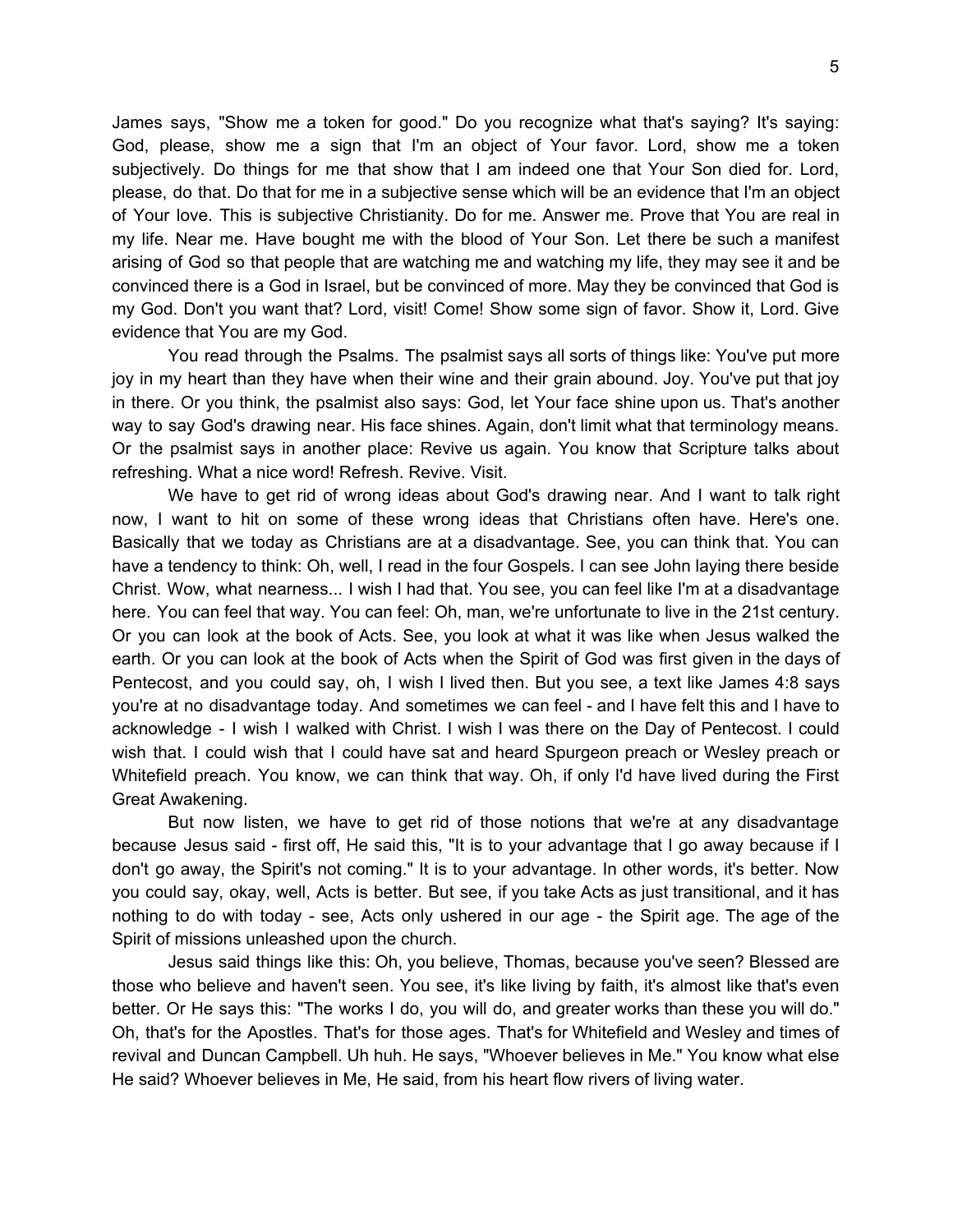You see, the thing is this promise of the Holy Spirit, what are we told about the promise? What are we told about the reality here? We are told, Peter, on the Day of Pentecost says to all the people he's preaching to, this promise of the Father - the promise that they had to wait and be clothed with power from on high, that's the promise - and he says this promise is for you, it is for your children, and it is for all that are far off. Now, you remember who the far off ones. "As many as the Lord our God calls." Are you called? Brethren, you don't want to do that.

Let me ask you this. One of the things when the Spirit came in that we see very definitively happen is people are born of the Spirit. You say, well, didn't that happen in the Old Testament? I'll just say this, of course, people being redeemed back then, God worked in their lives. Certainly, there was life. But I'll tell you this, that when you usher out into the New Testament, you very distinctly see that one of the ministries of the Spirit of God is that He is the one who blows like the wind in the trees and He gives birth. He gives regeneration.

Let me ask you this, did they need to be born again back then? In the days of the book of Acts? Did they? Most certainly. Most certainly they needed it. But hey, those early Christians, as much as they had to be born of the Spirit, does the spiritual birth that they went through and that they encountered, does that suffice for you? Is it good for you? Are you born again by proxy because they were? No. Let me ask you this. When Peter is filled with the Holy Spirit on the Day of Pentecost, does that work for you? Do you get that by proxy? They were clothed with power from on high. You know what? Success or failure? What success? Their witness to the world. It hung on that. And when that Spirit came, there was a boldness and they spoke the Gospel.

We don't live any more by proxy concerning that reality - the fullness of the Spirit. Their fullness of the Spirit doesn't work for you and me. We've got to have this afresh. And what God is telling us: Draw near to Me and I'll draw near to you. I'll meet you in your coming to Me.

Or this: People say, well, drawing near to God. I don't know what exactly that looks like, but I think it's primarily non-experiential. I don't think I'll feel that if He draws near. Now, look, I don't know all God's workings. Who's to say what God's doing when we have no awareness of it? I can't speak to that. But I can speak to this. I'll say this, Christ raised certain expectations, did He not? When He was telling His disciples: Look, it's to your advantage. When I go, you guys are going to do works that I do and greater. I'm going to send the Spirit. Such things are going to happen in the church. He built up this expectation. He built it. He spoke of: You'll not be left as orphans. And you're going to do these great works. And you're going to be clothed with power and there's going to be rivers of living water that proceed from you all. It's greatly to your advantage. You know what He did? He raised their expectations so high. If you could hear Him, it's like, wow! Wait in Jerusalem till we be clothed with power from on high? This sounds good. He built this thing up. Wonderful! It was thrilling to imagine. Jesus indicated they had to have this. The world was opening up before them.

Here's the thing, the Spirit came. The Spirit came! Fell on them! I want to ask you this, what did they say? What was their response? Do you think Peter looked at John and said, "Seriously? Is this all He meant? Is this all there is?" Is that what happened? You know what, they came down from that upper room and it says the people were bewildered. Why? Tongues of fire had come on these guys. Something had happened to them. They were empowered. There was a boldness that they had not seen before. They're saying these guys are full of new wine. Why? Because they were acting in a way that they had not acted before. And they were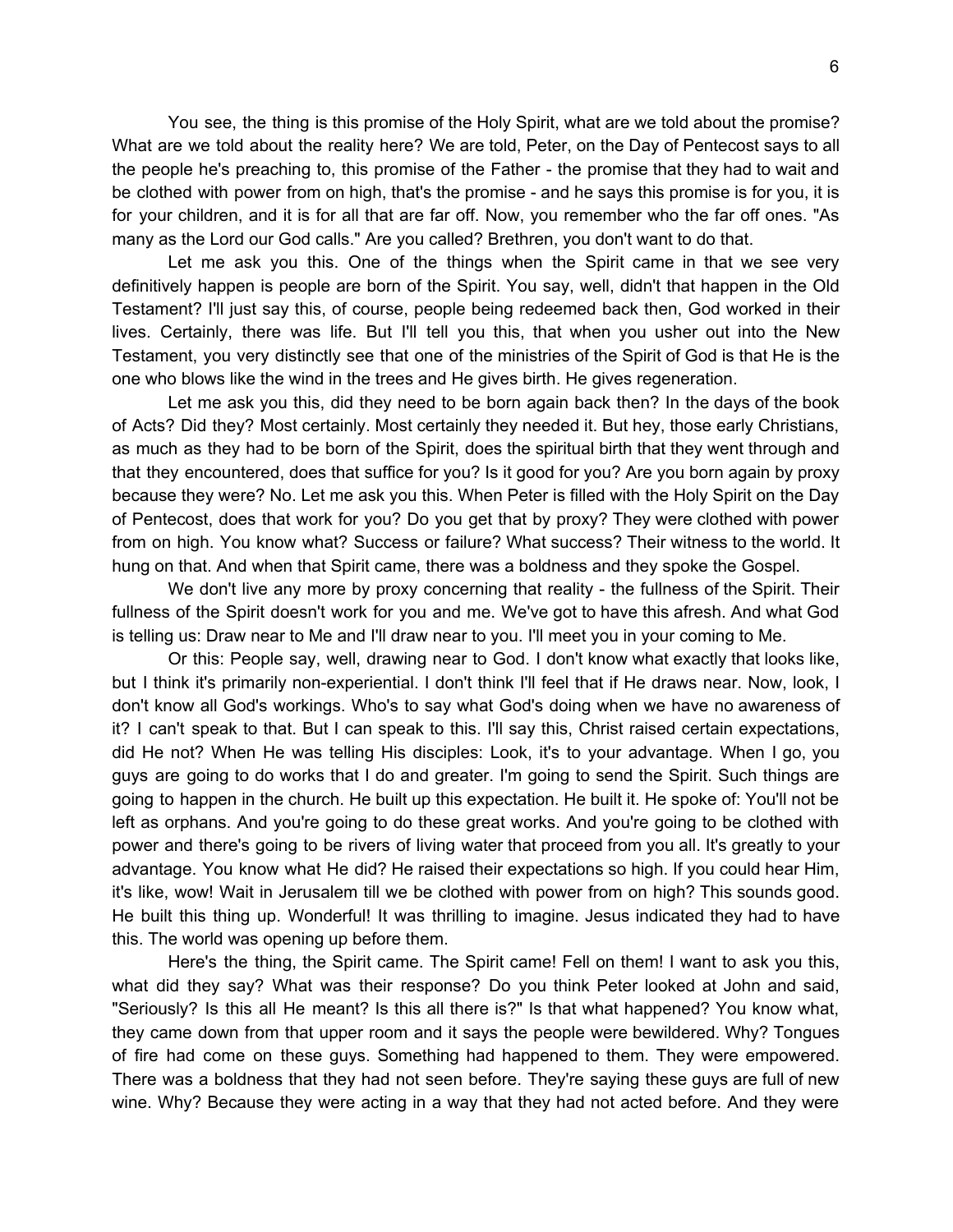acting unlike other men acted. And something was happening. All that hype, all that build up. Oh, we thought something was going to happen. Something real, something experiential, something subjective. But you know, after all, it just didn't turn out to be very impressive. That's not what happened. I'll tell you, brethren, when that Spirit came, places shook, they had boldness. Peter was released. There were miraculous things happening. And typically, whenever the church has stepped out on the front lines, that's the kind of thing that the church has experienced. And those front lines can be right out in some dark inner city neighborhoods. That's just a reality.

Or people come to the conclusion that: Well, maybe this drawing near of God is a one-time event. It's almost like, well, God draws near to me when I draw near to Him in genuine repentance and faith, and He draws near and He never departs. Yeah, but you know the problem with that is right in the context, you're talking about resisting the devil and he'll flee from you. That is an ongoing reality. And so is drawing near. "Prone to wander, Lord, I feel it." See, isn't there the necessity to have a repeated return? And you get a sense of this. Paul - he's long into his Christian walk. He says, "Oh, that I may know Him." There's this constant thirst for more. And no matter how much God has come near, you want Him to come near more.

Or you've got those Laodiceans there in Revelation 3. What's being said to them? They're a church. They're a candlestick. Christ comes along. I know they're in a miserable place. And who knows? Some of their spiritual condition is very suspect undoubtedly. But He says this: Again, I am at the door. You have to do something. You have to open it. Isn't that interesting?

Or you have the Bridegroom. Remember from the Song of Solomon? "Arise, My love, My dove." He's saying that to us. That's Christ speaking to the church. Arise. You, come. He calls us forth. Come away.

And you know what Christ said. He said concerning manifestation. What is manifestation? What is a manifestation? If something manifests itself, what is that? It reveals itself. It bears on your senses. It means you can see it. You can hear it. You can smell it. You can taste it. It's revealed itself. Here's what Christ said. He said, "He who loves Me will be loved by My Father, and I will love him and manifest myself to him." You know, there is a connection between love for Christ, love for God, and His manifestations. It is interesting that very often it is the people with the greatest love for God who seem to have some of the greatest manifestations of God when you search through Scripture.

Brethren, one of the ways we can approach is kind of like the song. "Prone to wander, Lord, I feel it." We can come, "More love to Thee." One of the places we can start by drawing near to Him is with confession. Oftentimes, we don't love Him as we wish we did.

You know there are some people that just get this notion: Well, I've got an idea about what God drawing near means and it better fit my definition. I will not soon forget this. You may remember Paul Washer came down and preached at Community Baptist Church back in 2001. Do you know God moved in those meetings? And there was one night when people didn't move. And they were weeping. There were numerous people weeping. There was a stillness there. God was moving. And you know they had a deacon down there who basically cried out: "That's enough!" His own son was weeping and he's like this doesn't fit my definition of how God acts -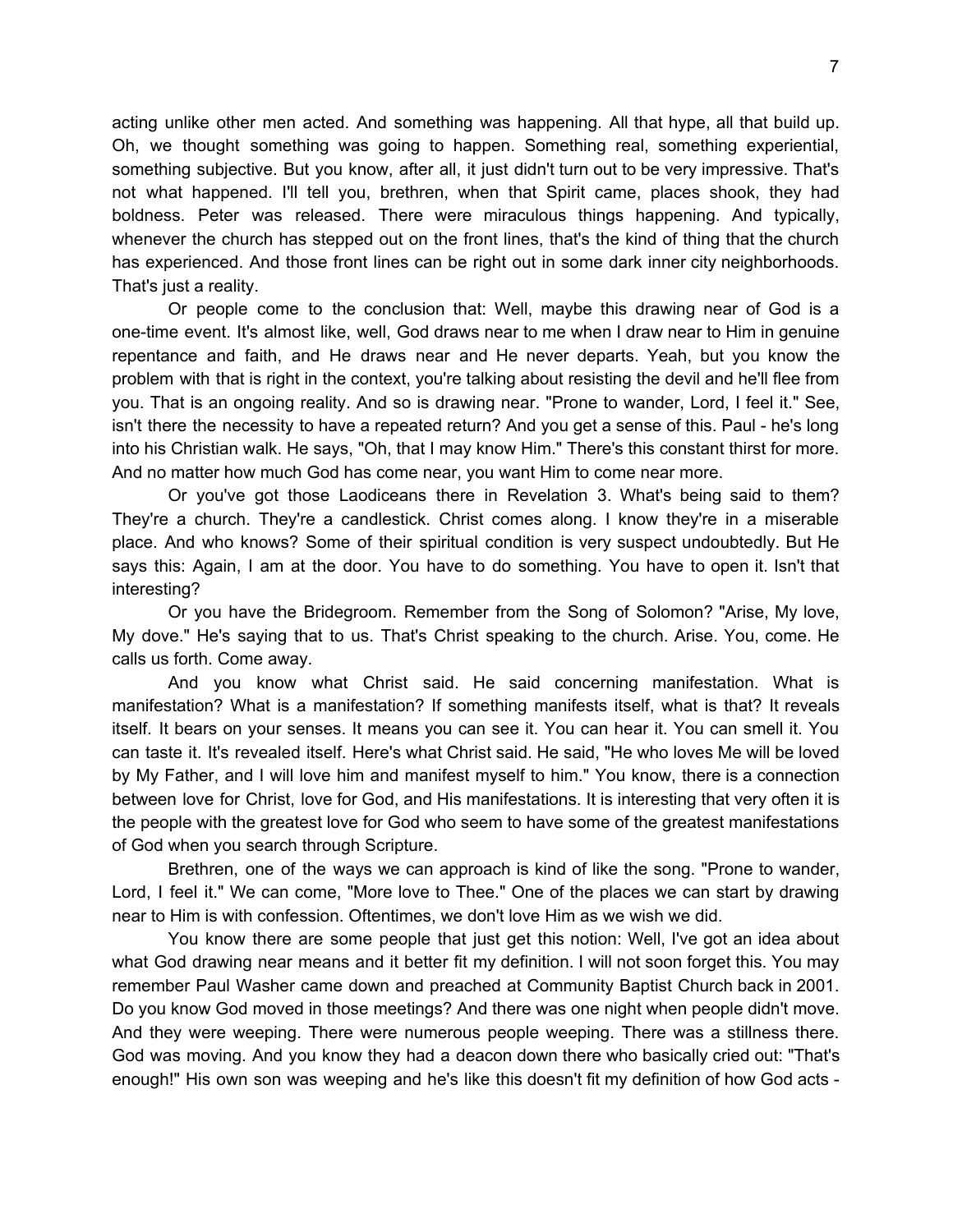my nice packaged Reformed Baptist definition. And so this needs to stop. There are people like that. It doesn't fit the definition. They don't want that.

Listen, the God who says He is the God of the impossible, we should not be amazed when that God draws near and supernatural things happen. Isn't that what you would expect? Isn't that what it's all about when He draws near? And I don't want to limit it. You look through history if you really want to see - I'm not talking about looking at the crazy charismatic things. I'm saying if you really want to see, you can open your eyes. Or people have this idea: This is for exceptional saints only. You know, we understand. We've heard about some of the experiences that this guy had or that guy had, but they're exceptional.

Listen, do you know one thing that stands out to me? When you dive into Luke's Gospel - now, I know that they're famous now. I know everybody knows "Mary." I know there's a whole cult religion. But you think about Elizabeth and Mary at the time that the events of Luke 1 were taking place. You know what it is? God's ushering in the most important 3 decades in all of human history. I mean, the greatest events with regards to redemption are coming into play. The God of the universe - where's God? Where is He? He's occupying Himself with two simple, humble women: Elizabeth and Mary. Listen, sometimes God's visitations are not in the Metropolitan Tabernacle. They're out there in the woods or the fields or the prayer closet where God's simple people are approaching Him.

People say: This isn't for me. I'm not that person that's given to the mystical. I see other people and they get pretty stirred up when they hear about Duncan Campbell and all the things that happened in that, I don't know... But listen, if you draw near to God, He will draw near to you. And that means something. You'll experience things that you'll be glad you experienced and that will make you want more. It'll make you more thirsty. If you aren't clear about the possibility of this, we really can't proceed any further because your unbelief will shut this thing down. You've got to believe in the possibility.

The question I'm asking is this: Do you believe in the possibility of drawing near to God and having Him as a result draw near to you? I want this to influence your expectations. I want somebody to have an anticipation about what this could possibly mean. I want somebody to look here and see an opportunity! Like wow! I can have more, more, more! Maybe I can have things that I haven't had before or that I've rarely had.

I'll tell you there's some imagery in Ezekiel 47. If you've ever read it, Ezekiel - the Son of man. Son of man. God's speaking to him. And then you have this man. He just calls him this man. It's Christ. He comes. And He begins to measure this thing. And he says: Son of man, have you seen this? What is it? Oh, it's a little river - a rivulet maybe - of water coming out of the temple. And it's flowing east. And the man, He's measuring this thing. And Ezekiel says: Well, He took me about a thousand - what was it, stadia? I forget how they measured then. And He measured it. And He said it was ankle deep. And we went another thousand. And it was knee deep. He went another thousand. It was waist deep. He went another thousand. And it was waters to swim in. And you know what it says about these waters? They flowed down to the sea and the water was fresh. And it says it gave life to all the creatures. And the sides of the rivers were trees with all these leaves for healing. You talk about imagery. And I would just say this, if you've only been in this thing up to your ankles, there's a lot more. There's more. And God's beckoning you. Come for more. Come for more.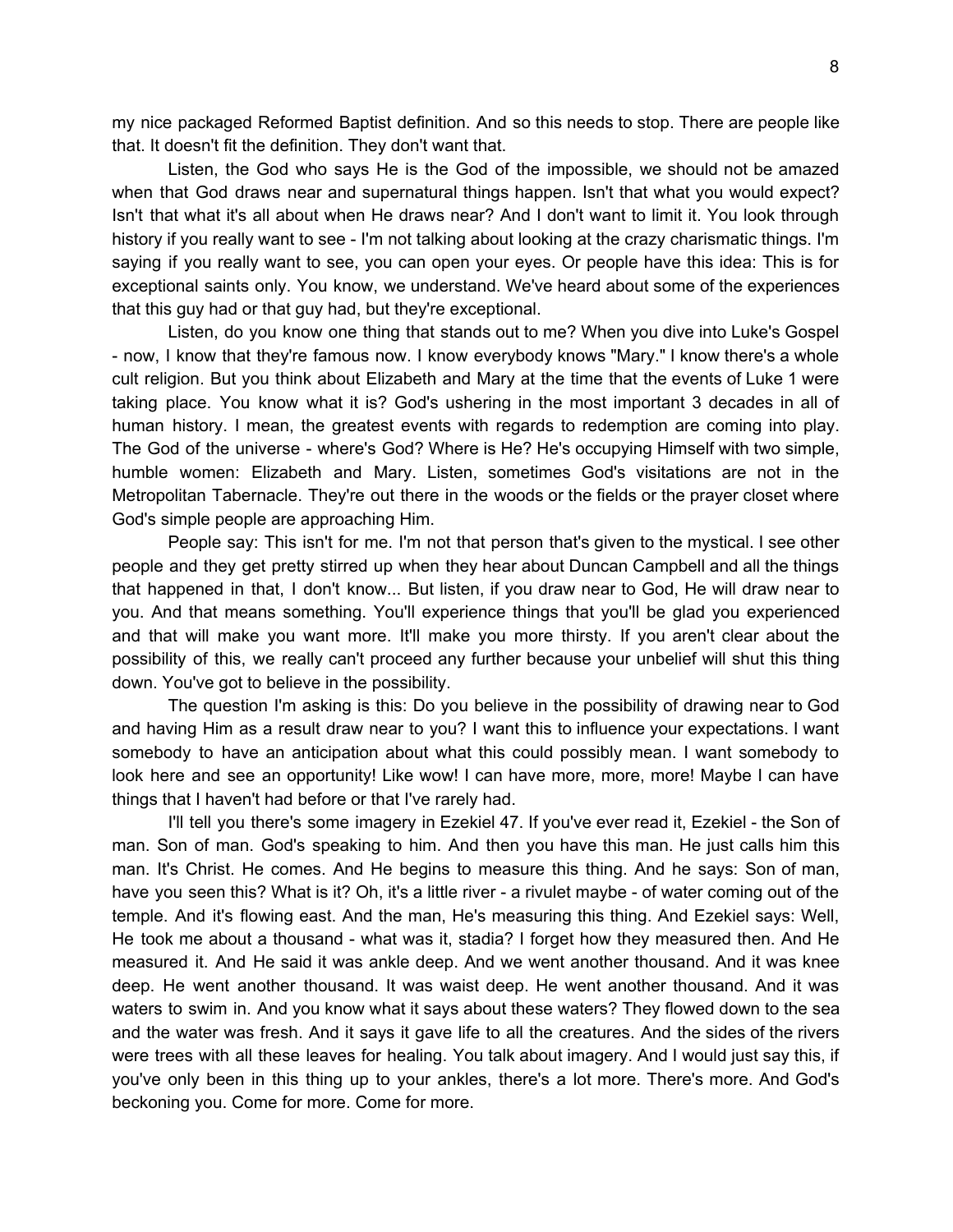My appeal. My appeal to you, look, I'm wanting to address those of you, you feel it. It's like the finger of God has already touched your heart. You feel that. There's a loneliness in here of soul. You want God to visit. You want more. Maybe some of you, you've been taught in secret that what I'm saying is true. It's like yes, you can hear the logic. You can hear the sermon. You can hear me trying to be rational and give reasons and give proofs, but there are some of you, your own restless heart attests to this. There's a thirst in you and you know it. You want something more. That's proof enough. It's proof enough that what I'm telling you is true.

Listen, God made us for Himself. He made us to find our all in Him. You think about the manifest presence of God. God coming. God showing up. That manifest presence was in the garden. Adam heard Him. He was walking in the garden in the cool of the day. Manifest. And Adam ran from it. Do you know what James 4:8's doing? It's calling you back. You can walk with Me again in the cool of the day. Come. Draw near to Me. You'll find it so. Adam hid himself from Him, but ransomed men need not hide! And we need not be afraid of the holy of holies. There's access granted. God wills that we push into His presence and live there.

Brethren, this is more than a doctrine to grasp or a doctrine to hold in our mind. We're talking about life. The Christianity of this book is a Christianity that's based on truth, yes, but it reaches out and grabs the whole man. It's a reality.

How many of us, we get prone to wander. And you know what happens in that wandering? We become content. We become content, little bothered by this absence of some personal experience like James is talking about here. We become content. Oh, wretched contentment that it should be so! You hear the psalmist: My soul thirsts for God, for the living God. When shall I come and appear before God? Brethren, I'm minded to do a whole message just on this thirst because I'm afraid it's like - you know what? Sometimes I leave the apartment. Ruby's over at Evan's apartment. I leave there. I go to my house where my office is and I go there. And Ruby packs me up with a lunch. And she tells me, tell me when you're coming home. And she'll try to have dinner. But you know what happens, sometimes that lunch... or no, worse. It's not the lunch. It's those chocolates you gave me. They sit there in my office. And they give me migraines. There's no question about that. And I'm sitting there and I begin to... oh, and they're so good with coffee. But you know what happens? I get home and Ruby gives me like this restaurant quality meal, but I killed my appetite. And I'm afraid this happens. We eat the cotton candy of this world and the thirst of our soul...

I'm asking myself this: What is it that dulls the appetite? What is it? Brethren, if anything James 4:8 tells us that we are being presented with a privilege that's open to every single child of God. There's just a thin veil between us. God is here. There is a reality. There's a spiritual kingdom and it lies all about us. We're only separated from it by the very thinnest of veils. But you know what God is saying? It is altogether within your reach. It's there to be had. It's there. What does it say? Draw near to God - this is Him speaking. Inspired. God-breathed. Draw near to God. It's kind of like Jesus standing at that door and knocking. You know what it tells us? It tells us that God Himself is awaiting our response to His presence. The eternal world all around us may come alive any moment that we simply begin to realize the possibilities and then strive to press in. There's an existence. Even if we don't perceive it, there's an existance. There's a closeness. God is said in Acts 17 to be near to everyone of us. There's an existence and there's a presence. It's there. It's objective. It's a reality that's apart from me. But God's saying I'll draw